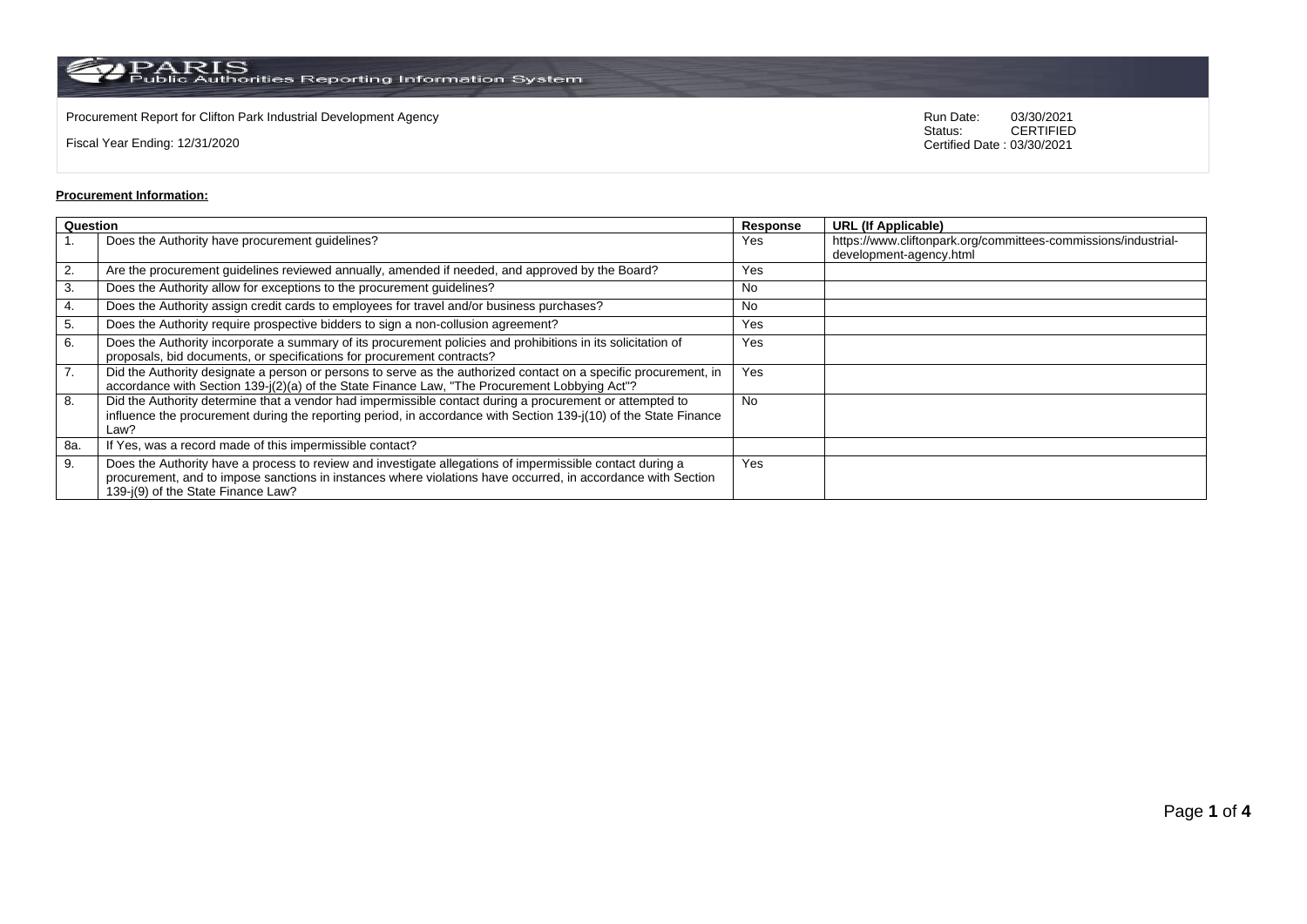$\rm PARS$  PARIS<br>Public Authorities Reporting Information System

Procurement Report for Clifton Park Industrial Development Agency<br>
Status: CERTIFIED<br>
CERTIFIED

Fiscal Year Ending: 12/31/2020

CERTIFIED Certified Date : 03/30/2021

## **Procurement Transactions Listing:**

| 1.<br><b>Vendor Name</b>                                                      | Cusack & Company                     | <b>Address Line1</b>                     | 7 Airport Park Blvd  |
|-------------------------------------------------------------------------------|--------------------------------------|------------------------------------------|----------------------|
| <b>Type of Procurement</b>                                                    | <b>Financial Services</b>            | <b>Address Line2</b>                     |                      |
| <b>Award Process</b>                                                          | Authority Contract - Competitive Bid | City                                     | LATHAM               |
| <b>Award Date</b>                                                             | 11/15/2014                           | <b>State</b>                             | <b>NY</b>            |
| <b>End Date</b>                                                               |                                      | <b>Postal Code</b>                       | 12110                |
| <b>Fair Market Value</b>                                                      |                                      | Plus <sub>4</sub>                        |                      |
| Amount                                                                        | \$5,300.00                           | <b>Province/Region</b>                   |                      |
| <b>Amount Expended For</b><br><b>Fiscal Year</b>                              | \$5,300.00                           | Country                                  | <b>United States</b> |
| <b>Explain why the Fair</b><br><b>Market Value is Less</b><br>than the Amount |                                      | <b>Procurement</b><br><b>Description</b> | <b>Annual Audit</b>  |

| <b>Vendor Name</b><br>2.                                                      | Jean M. Mahserjian Esq. PC           | <b>Address Line1</b>                     | 1741 US 9                |
|-------------------------------------------------------------------------------|--------------------------------------|------------------------------------------|--------------------------|
| <b>Type of Procurement</b>                                                    | Legal Services                       | <b>Address Line2</b>                     |                          |
| <b>Award Process</b>                                                          | Authority Contract - Competitive Bid | City                                     | <b>CLIFTON PARK</b>      |
| <b>Award Date</b>                                                             | 1/1/2020                             | <b>State</b>                             | <b>NY</b>                |
| <b>End Date</b>                                                               | 12/31/2020                           | <b>Postal Code</b>                       | 12065                    |
| <b>Fair Market Value</b>                                                      |                                      | Plus <sub>4</sub>                        |                          |
| Amount                                                                        | \$1,650.00                           | <b>Province/Region</b>                   |                          |
| <b>Amount Expended For</b><br><b>Fiscal Year</b>                              | \$1,650.00                           | Country                                  | <b>United States</b>     |
| <b>Explain why the Fair</b><br><b>Market Value is Less</b><br>than the Amount |                                      | <b>Procurement</b><br><b>Description</b> | Provides legal services. |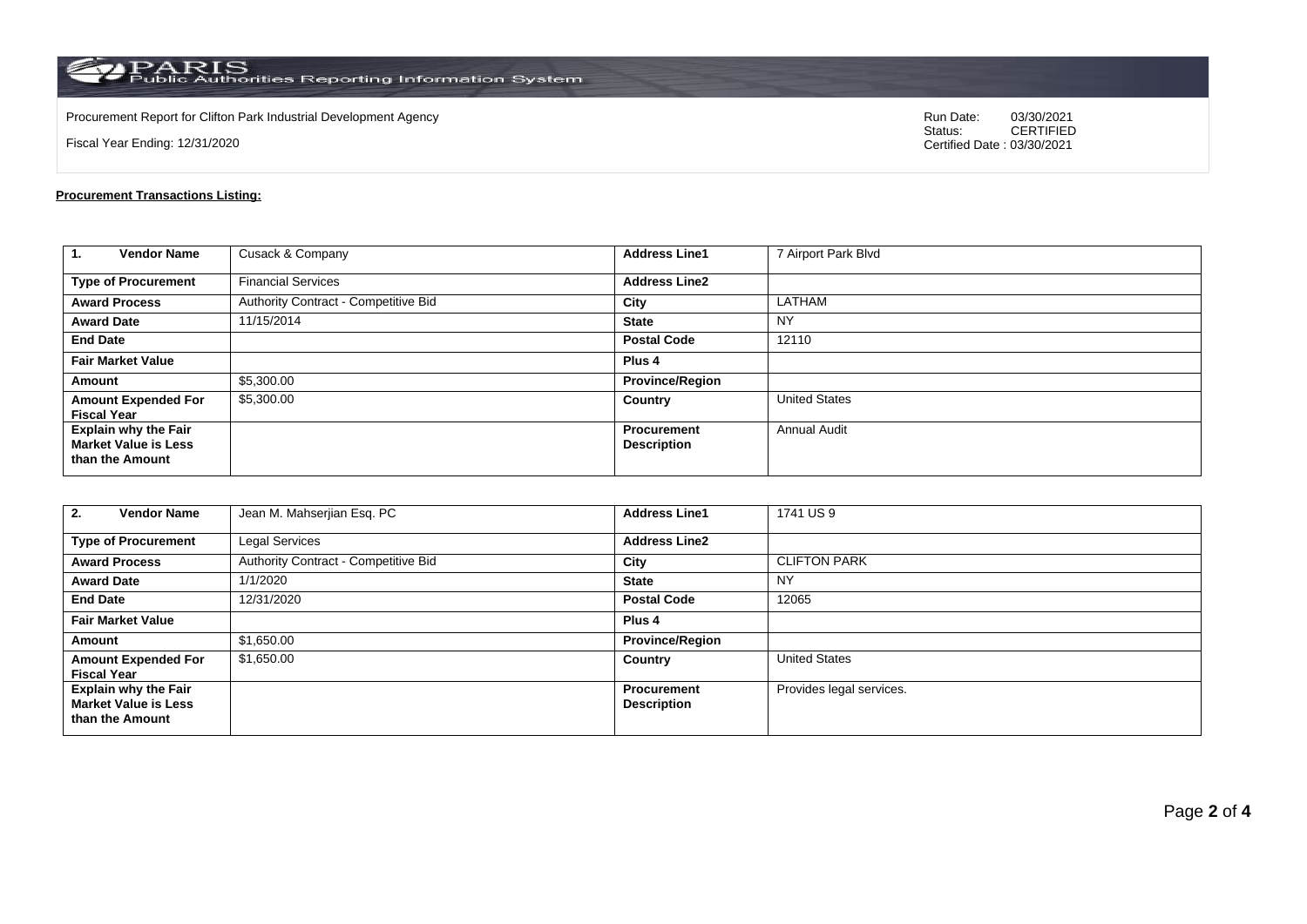PARIS<br>Public Authorities Reporting Information System

Procurement Report for Clifton Park Industrial Development Agency Run Date: 03/30/2021

Fiscal Year Ending: 12/31/2020

03/30/2021<br>CERTIFIED Certified Date : 03/30/2021

| <b>Vendor Name</b><br>3.                                                      | Melissa Yager                           | <b>Address Line1</b>                     | 53 Orchardview Dr    |
|-------------------------------------------------------------------------------|-----------------------------------------|------------------------------------------|----------------------|
| <b>Type of Procurement</b>                                                    | <b>Staffing Services</b>                | <b>Address Line2</b>                     |                      |
| <b>Award Process</b>                                                          | Non Contract Procurement/Purchase Order | City                                     | <b>CLIFTON PARK</b>  |
| <b>Award Date</b>                                                             |                                         | <b>State</b>                             | <b>NY</b>            |
| <b>End Date</b>                                                               |                                         | <b>Postal Code</b>                       | 12065                |
| <b>Fair Market Value</b>                                                      |                                         | Plus <sub>4</sub>                        |                      |
| Amount                                                                        |                                         | <b>Province/Region</b>                   |                      |
| <b>Amount Expended For</b><br><b>Fiscal Year</b>                              | \$12,000.00                             | Country                                  | <b>United States</b> |
| <b>Explain why the Fair</b><br><b>Market Value is Less</b><br>than the Amount |                                         | <b>Procurement</b><br><b>Description</b> | CFO stipend          |

| <b>Vendor Name</b><br>4.                                                      | <b>SEDC</b>                              | <b>Address Line1</b>                     | 28 Clinton Street                                 |
|-------------------------------------------------------------------------------|------------------------------------------|------------------------------------------|---------------------------------------------------|
| <b>Type of Procurement</b>                                                    | <b>Consulting Services</b>               | <b>Address Line2</b>                     |                                                   |
| <b>Award Process</b>                                                          | Authority Contract - Non-Competitive Bid | City                                     | <b>SARATOGA SPRINGS</b>                           |
| <b>Award Date</b>                                                             | 1/6/2009                                 | <b>State</b>                             | NY                                                |
| <b>End Date</b>                                                               |                                          | <b>Postal Code</b>                       | 12866                                             |
| <b>Fair Market Value</b>                                                      |                                          | Plus 4                                   |                                                   |
| Amount                                                                        | \$8,320.50                               | <b>Province/Region</b>                   |                                                   |
| <b>Amount Expended For</b><br><b>Fiscal Year</b>                              | \$8.320.50                               | Country                                  | <b>United States</b>                              |
| <b>Explain why the Fair</b><br><b>Market Value is Less</b><br>than the Amount |                                          | <b>Procurement</b><br><b>Description</b> | Assistance in bringing new projects to the agency |